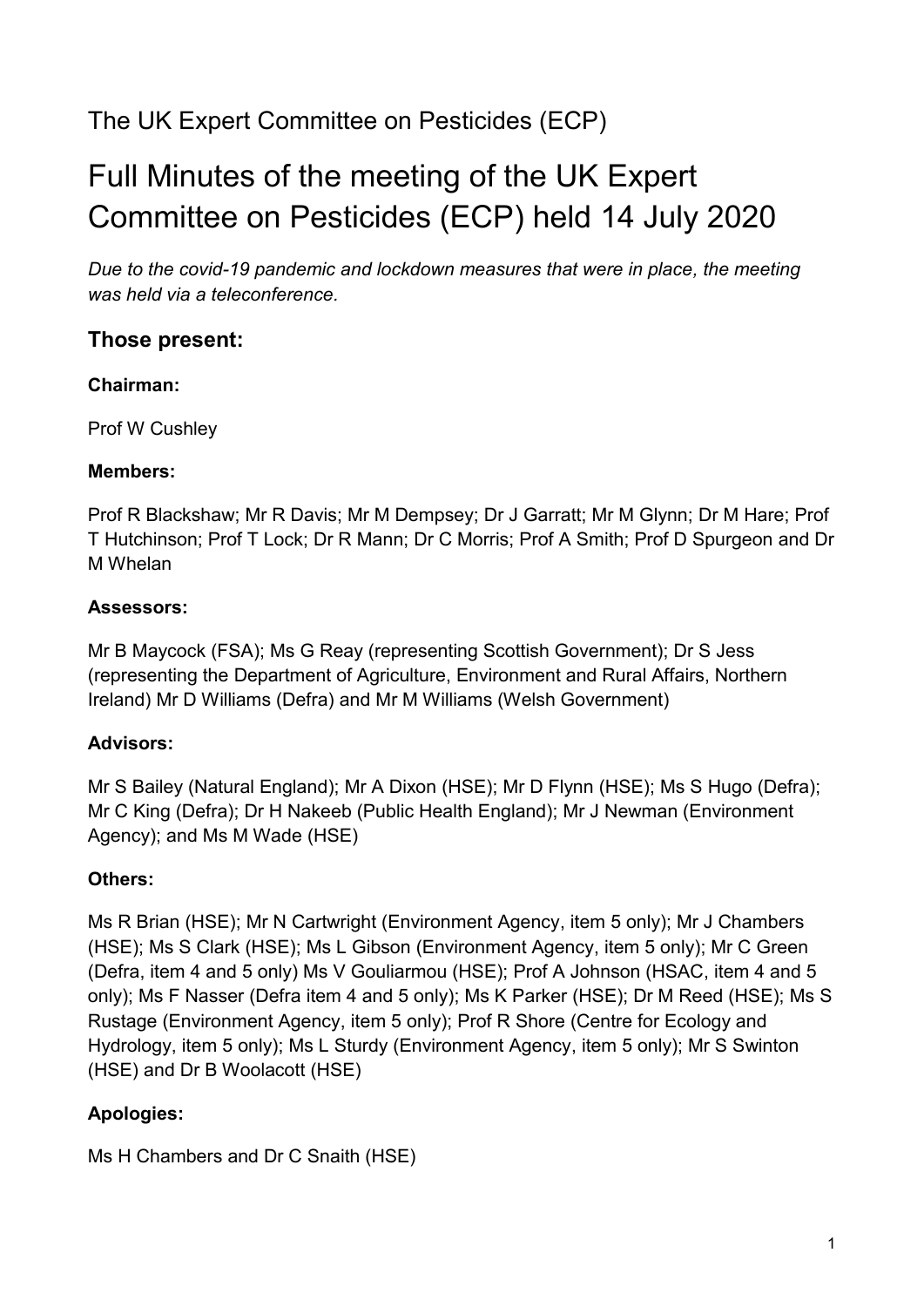# **Agenda Item 1: Introduction**

1.1 The Chair reminded the meeting of the confidentiality of the papers and their discussions. If Members believed that they had a commercial or financial interest in any of the items being discussed, they are required to declare their interest to the Chair and Secretariat prior to the meeting. They may then either be invited to absent themselves from the discussions; not participate and/or not be involved in any discussions and decision-making, unless invited to do so.

1.2 Two Members identified potential conflicts of interest, but it was decided that they could remain and participate in discussion on the relevant agenda item.

# **Agenda Item 2: Full Minutes of the previous meeting [ECP 1 (37/2020)]**

2.1 The draft Full Minutes of the June 2020 meeting were agreed subject to minor amendments.

# **Agenda Item 3: Matters arising and Forward Business Plan [ECP 2 (37/2020)]**

3.1 The Secretariat provided an update on matters arising from previous meetings and invited Members to suggest any additions/amendments to the forward business plan which would be incorporated before the next meeting.

3.2 The Committee noted that due to the current circumstances, it is likely the September ECP Meeting will have to be held virtually.

# **Agenda item 4: Update from Hazardous Substances Advisory Committee (HSAC)**

4.1 The Secretary of the Hazardous Substances Advisory Committee gave an update to the ECP on the current remit of HSAC and how they are looking to develop this in the future. A Member of HSAC commented that the blend of commissioned and more strategic work that the committee considered was thought to provide valuable advice for Government.

4.2 ECP Members discussed a number of issues with HSAC representatives, in particular, ways in which the two Committees could work more closely together in the future. It was agreed looking at common interests such as copper in the environment could be a first step. The Secretariats will progress this interest.

#### **ACTION: Secretariat**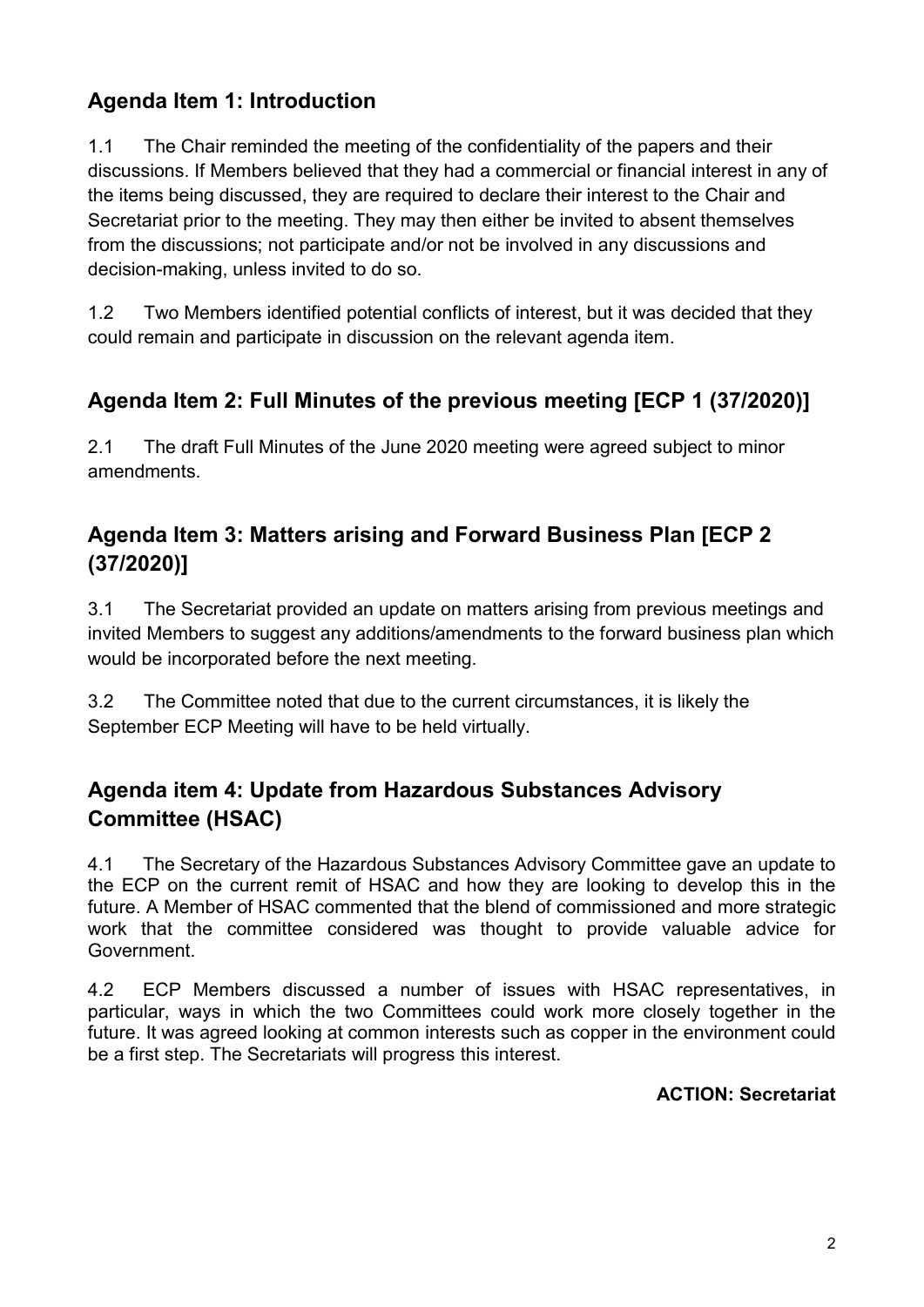# **Agenda item 5: H4 Indicators for the 25 Year Environment Plan [ECP 6 – 6-3 (37/2020)]**

5.1 A representative from The Environment Agency introduced the Indicators Report and accompanying papers. It was reported that this project has developed a framework for reporting indicators of 'Exposure and adverse effects of chemicals to wildlife in the environment'. The project team are seeking independent reviews of the proposed approach to support validation of the approach and inform future work.

- 5.2 Members discussed a number of issues including:
	- The highlighting of multi-use compound cypermethrin as a national concern.
	- Their strong support for the principle of presenting key information in the dashboard form. However, in general, data and trend analysis information relating to pesticides was not always as complete as it might ideally be (for example frequency of sampling tended to be low) and, as pesticide exposures tended to be episodic, 'peaks' might be missed. It was reported that the project team were considering using power analysis to improve strategy, but in some cases had to make use of the best sources of available data (whilst recognising that it could have its limitations). ECP noted that it was important to ensure that sampling programmes were targeted and structured in a way that enabled trends to be monitored, and that understanding the capacity of any data set to detect change over time was critical.
	- ECP noted that it was important to ensure that sampling programmes were targeted and structured in a way that enabled trends to be monitored, that situations were representative of farming as a whole (it was noted that Catchment Sensitive Farming scenarios could be viewed as representing both best and worst case scenarios) and that understanding the capacity of any data set to detect change over time was critical.
	- Support for the pragmatic approach to the use of 'toxic units', noting that this could be broadened.
	- Whether chemical mobility should (as highlighted in recent OECD guidance) be included in the criteria to identify potential emerging issues and new pollutants.
	- Whether the focus on Daphnia as an indicator species made the framework too 'invertebrate-centric' and the potential value of drawing on work undertaken by the RIVM on species sensitive mixture assessments.
	- The merits of assessing effects against static and changing or developing lists of species. It was noted that establishing criteria for changing and/or developing the list could be challenging.
	- Whether Pesticide Usage and Rothamsted Insect Survey data might provide useful supplementary information. It was noted that these related, respectively, to inputs and abundance, rather than environmental exposures.
	- The importance of ensuring that mechanisms are in place to ensure findings from this work fed appropriately into policy development.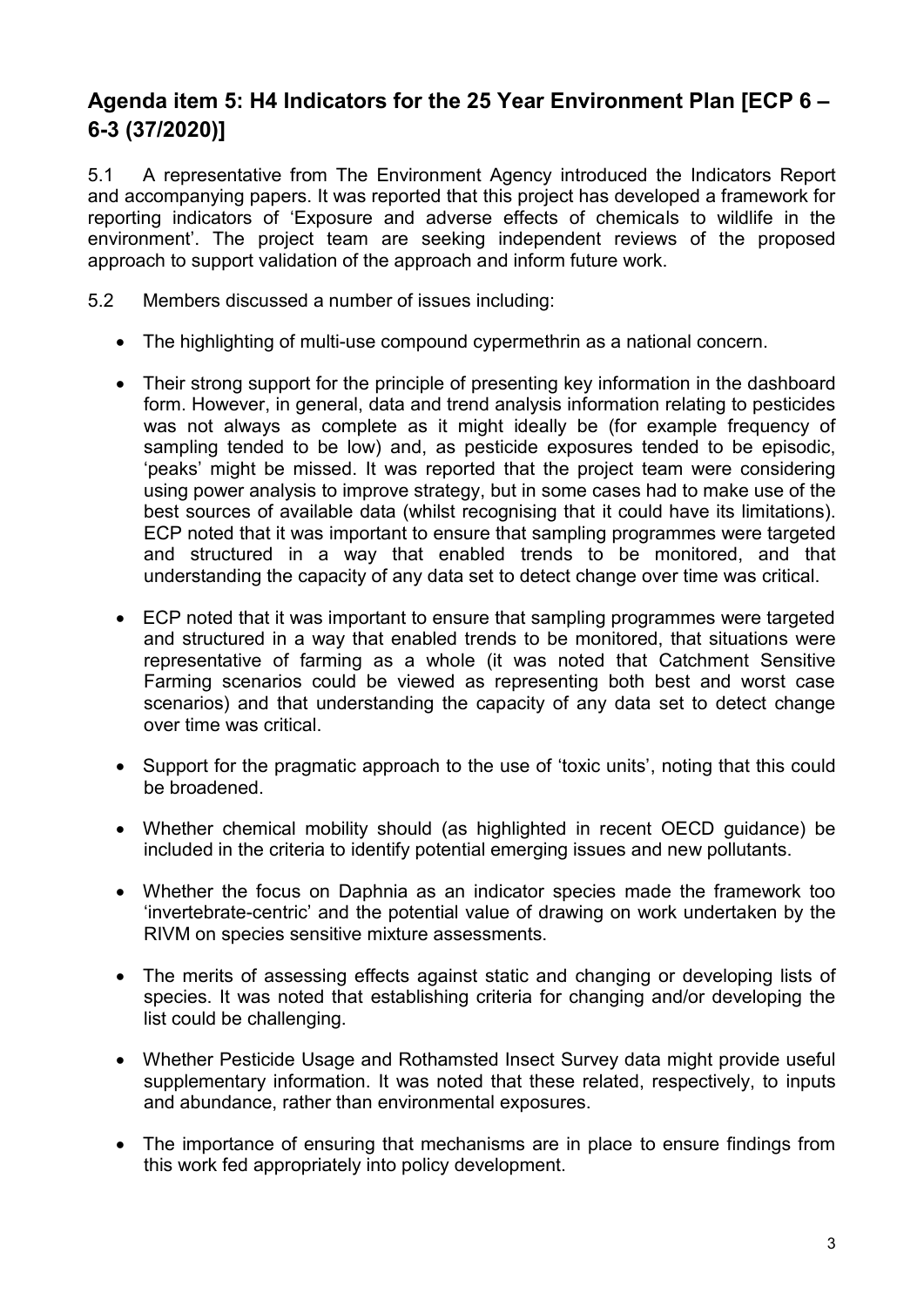5.3 Members were requested to submit any further comments to the Secretariat by the end of the month in order that written advice could be provided to the Project team

#### **ACTION: Members, then Secretariat**

# **Agenda item 6: Tebuconazole: Independent Scientific Advice Note [ECP 3 (37/2020)]**

6.1 The Secretariat introduced the working draft of the Independent Scientific Advice (ISA) for tebuconazole. Final comments have been received. The Secretariat will incorporate these into the draft and circulate to Members for formal approval before the advice note is submitted to HSE.

#### **ACTION: Secretariat**

### **Agenda item 7: Emergency Authorisation: 'Spotlight Plus' on**

#### **7.1 Linseed and soybean [ECP 4 – 4-2 (37/2020)]**

7.1.1 The Government has received an application for an emergency authorisation for the use of 'Spotlight Plus' (contains carfentrazone ethyl) for use on commercial grain and certified seed production crops of soya bean and linseed as a desiccant/harvest aid.

7.1.2 The Committee was requested to provide:

- Advice on the appropriateness of the risk management decision taken regarding the risk to soil macro-invertebrates.
- A view on HSE's recommendation not to recommend authorisation on crops for human and animal consumption.
- A view on the area and percentage of crop to be treated representing a limited and controlled use.

7.1.3 The Committee noted that HSE had concluded that:

- The case for need is accepted for use on soya bean for both grain crop and seed production (potentially significant agronomic impacts arising from a failure to manage disease). However, use on the majority of the linseed crop was not supported due to the availability of alternatives.
- Non-dietary risks to human health could be mitigated by requirements for operators to wear suitable protective clothing and gloves when handling concentrate.
- Risks to consumers from dietary exposures were acceptable for linseed and soya crops for seed production. The proposed use on soya was not sufficiently supported by field residues trials data and no extrapolation was possible, therefore HSE were not prepared to consider authorising this use. The proposed use on linseed grain crop was not sufficiently supported by the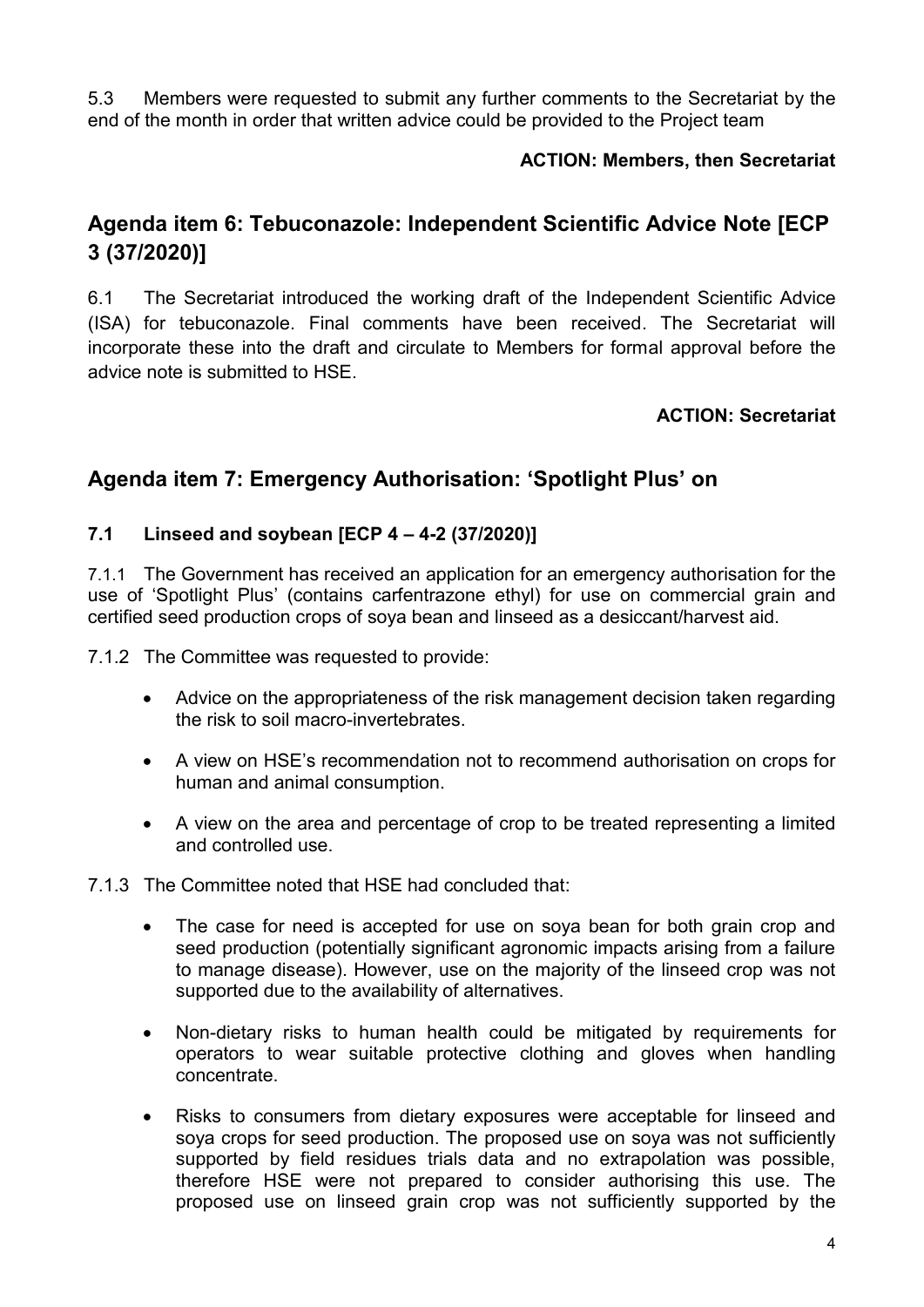residues trials data, therefore HSE were not prepared to consider authorising this use. HSE were proposing that a restriction that the product must not be used on linseed or soya bean crops that are destined for human or animal consumption be included.

- The environmental fate and behaviour assessment had identified that in groundwater, the identified metabolites were predicted to occur above the accepted parametric drinking water limit of 0.1μg/L. It was noted that for the purposes of an emergency application this does not necessarily preclude the granting of an authorisation and the predicted concentrations have been included in the consumer intakes assessment.
- The ecotoxicology assessment identified an acceptable risk for birds, mammals, bees, earthworms and soil micro-organisms. The following risk mitigation was required to protect non-target arthropods, non-target plants and aquatic organisms from exposures resulting from drainflow and spray drift.
	- An 18m aquatic buffer zone for application made by conventional horizontal boom sprayer.
	- All sprayers to be fitted with three-star drift reduction technology for all uses.
	- Avoiding spraying within 5m of the field boundary to reduce effects on nontarget insects or other arthropods.
	- Extreme care being taken to avoid spray drift onto non-crop plants outside of the target area.
	- Prohibiting use after 23 September in the year of treatment.
	- Product only to be applied by conventional horizontal boom sprayer.

7.1.4 It was not possible to assess the risk to soil macro-invertebrates from both the active substance and the ecotoxicologically-relevant metabolite (as existing authorisations for products containing the active substance and datasets were prepared on a regulatory regime that did not assess this protection goal). However, given the relatively small area being treated and the lack of alternatives, HSE considered that a risk management decision could be taken to permit the use.

- Use of 'Spotlight Plus' on soya (certified seed production only) and linseed (for certified seed production only) could be granted for a single application in the periods of 15 August to 23 September and 1 July to 31 August respectively.
- 7.1.5 In consideration of the specific questions asked by HSE:
	- Advice on the appropriateness of the risk management decision taken regarding the risk to soil macro-invertebrates.
		- $\Box$  It is not possible to assess the risk to soil macro invertebrates and provide advice because there are no data. ECP is of the view that the presumed risk arising from the use of this chemical is likely to have a lower, and more transient, impact on populations than the known impacts of seed-bed preparation and post-harvest cultivation. This will be a more important driver of any risk to soil macro-invertebrates than the total cropped area. The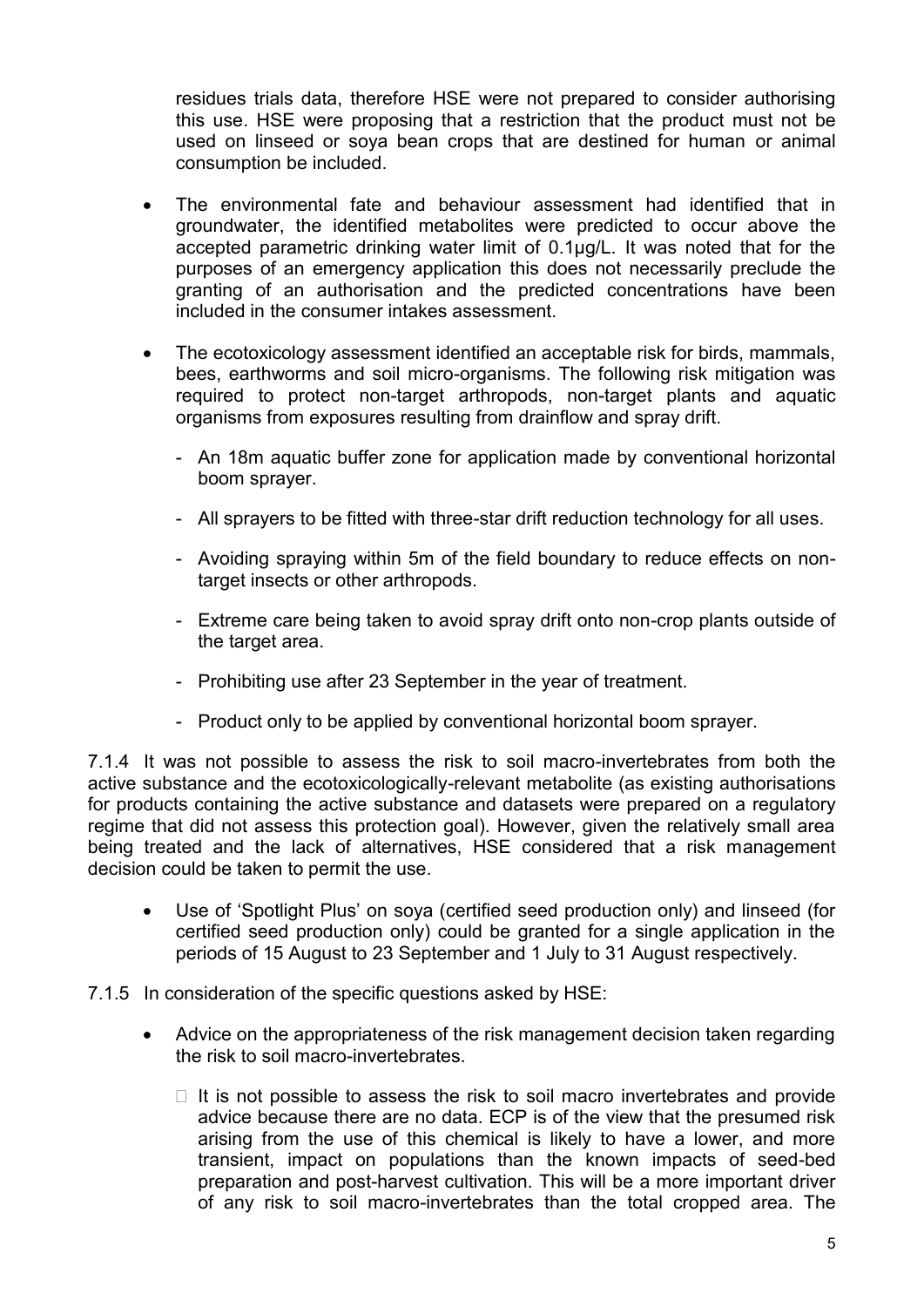Committee noted that it had previously supported uses with an incomplete ecotoxicological data set and advised that, on balance in this case, this should not constitute a bar to the granting of an authorisation under Article 53.

- A view on HSE's recommendation not to recommend authorisation for main crops due to alternatives being available.
	- $\Box$  ECP noted that the recommendation for soya comes from a shortfall in residue data trials providing direct evidence of safety and that the use on linseed intended for animal or human consumption was precluded from consideration because of the existence of an authorised alternative product. The available evidence is that carfentrazone is non-systemic and residue levels in other crops (potatoes, cereal grains) are acceptable. Furthermore, the mammalian ADI and AOEL of carfentrazone are an order of magnitude greater than those of diquat, the active for which it is proposed as a replacement. ECP is of the view that application of main crop residues data requirements, because soya is considered a major crop within the EU when it is a minor crop in the UK, may create an additional barrier to the sustainable protection of the crop.
- A view on the area and percentage of crop to be treated representing a limited and controlled use.
	- $\Box$  Within the definition applied by ECP, use is limited by the area being treated but there is no mechanism to control use since that is dependent on the weather. There was considerable uncertainty associated with the estimated scale of use, from potentially none to all the cropped area.

7.1.8 The Committee questioned whether an authorisation condition to avoid spraying within a specified distance of a field boundary was the most appropriate terminology to cover all circumstances and would prefer the restriction to be within a specified distance of the crop boundary.

7.1.9 The Committee noted that the withdrawal of authorisations for alternative products containing diquat has been public knowledge for a significant period of time and that the submission of an application for an authorisation relatively close to the proposed period of use had placed HSE and ECP under unnecessary pressure to evaluate the case.

7.1.10 The Committee considered that the basis of a suitable case had been presented and that the Government could consider granting an emergency authorisation.

#### **7.2 Pulses and legumes [ECP 5 – 5-2 (37/2020)]**

7.2.1 The Government has received an application for an emergency authorisation for the use of 'Spotlight Plus' (contains carfentrazone ethyl) for use as a desiccant on outdoor seed crops of field bean, combining pea, vining pea, broad bean, lupin and lentil.

7.2.2 The Committee was requested to provide:

• Advice on the appropriateness of the risk management decision taken regarding the risk to soil macro-invertebrates.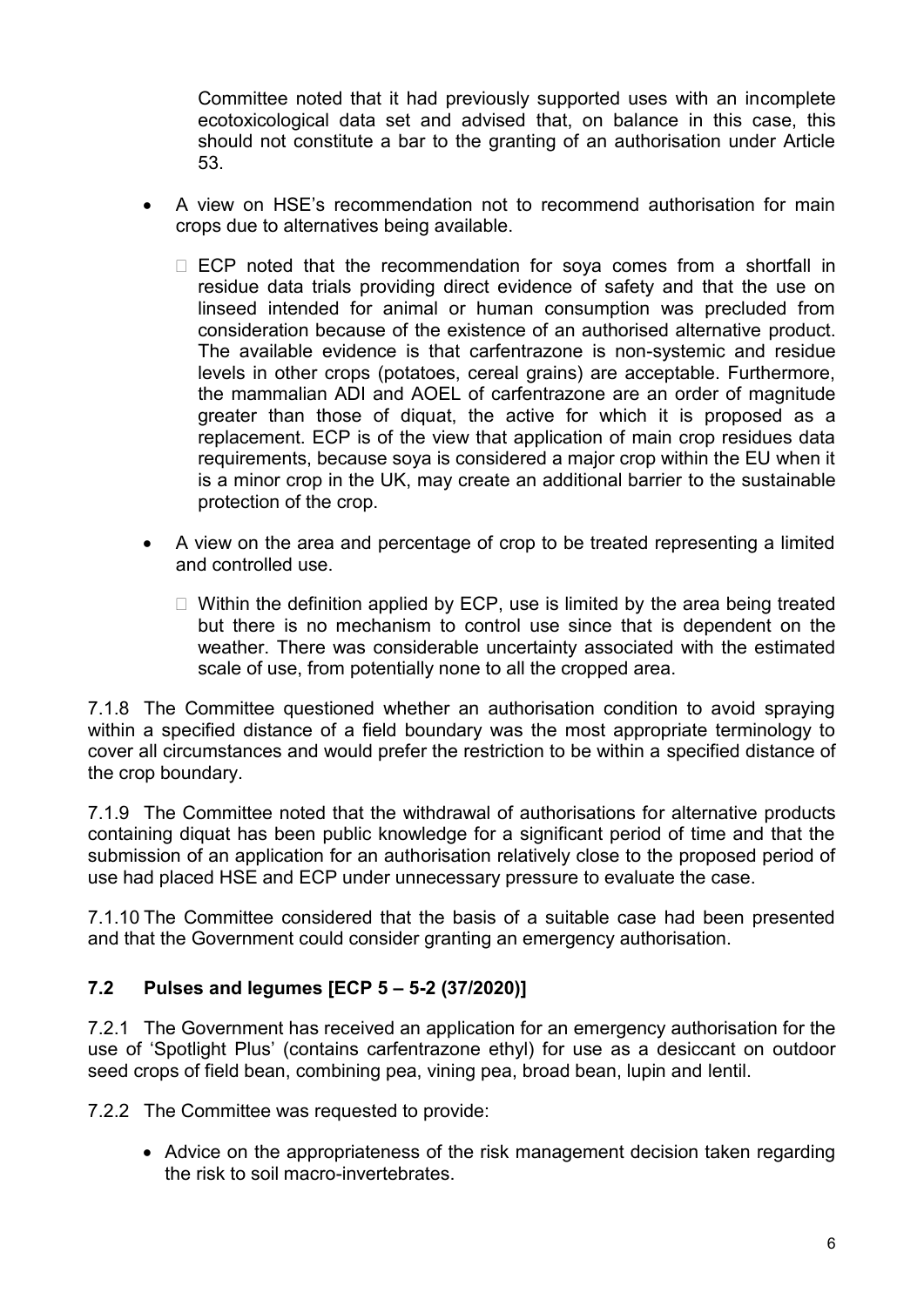- A view on HSE's recommendation not to recommend authorisation for main crops due to alternatives being available.
- A view on the recommendation for the use of 'Spotlight Plus' with horizontal boom sprayers only, due to the unacceptable ecotoxicological risk assessment for the requested broadcast air assisted method of application.
- 7.2.3 The Committee noted that HSE had concluded that:
	- The product will be used UK wide with an application period of 15 August to 23 September.
	- The case for need is accepted for use on pulses and legume crops which are grown for seed production only (potentially significant agronomic impacts arising from a failure to dessicate the crop). The application for proposed use on main crop of pulses and legumes was not accepted due to the availability of a chemical alternative.
	- Non-dietary risks to human health could be mitigated by requirements for operators to wear suitable protective clothing and gloves when handling concentrate.
	- Risks to consumers from dietary exposures were acceptable for pulses and legumes for seed production. HSE were proposing that a restriction that the product must not be used on pulse and legume crops that are destined for human or animal consumption be included.
	- The environmental fate and behaviour assessment had identified that in groundwater, the identified metabolites were predicted to occur above the accepted parametric drinking water limit of 0.1μg/L. It was noted that for the purposes of an emergency application this does not necessarily preclude the granting of an authorisation and the predicted concentrations have been included in the consumer intakes assessment.
	- The ecotoxicology assessment identified an acceptable risk for birds, mammals, bees, earthworms and soil micro-organisms. The following risk mitigation was required to protect non-target arthropods, non-target plants and aquatic organisms from exposures resulting from drainflow and spray drift.
		- An 18m aquatic buffer zone for application made by conventional horizontal boom sprayer.
		- All sprayers to be fitted with three-star drift reduction technology for all uses.
		- Avoiding spraying within 5m of the field boundary to reduce effects on nontarget insects or other arthropods.
		- Extreme care being taken to avoid spray drift onto non-crop plants outside of the target area.
		- Prohibiting use after 23 September in the year of treatment.
		- Product only to be applied by conventional horizontal boom sprayer.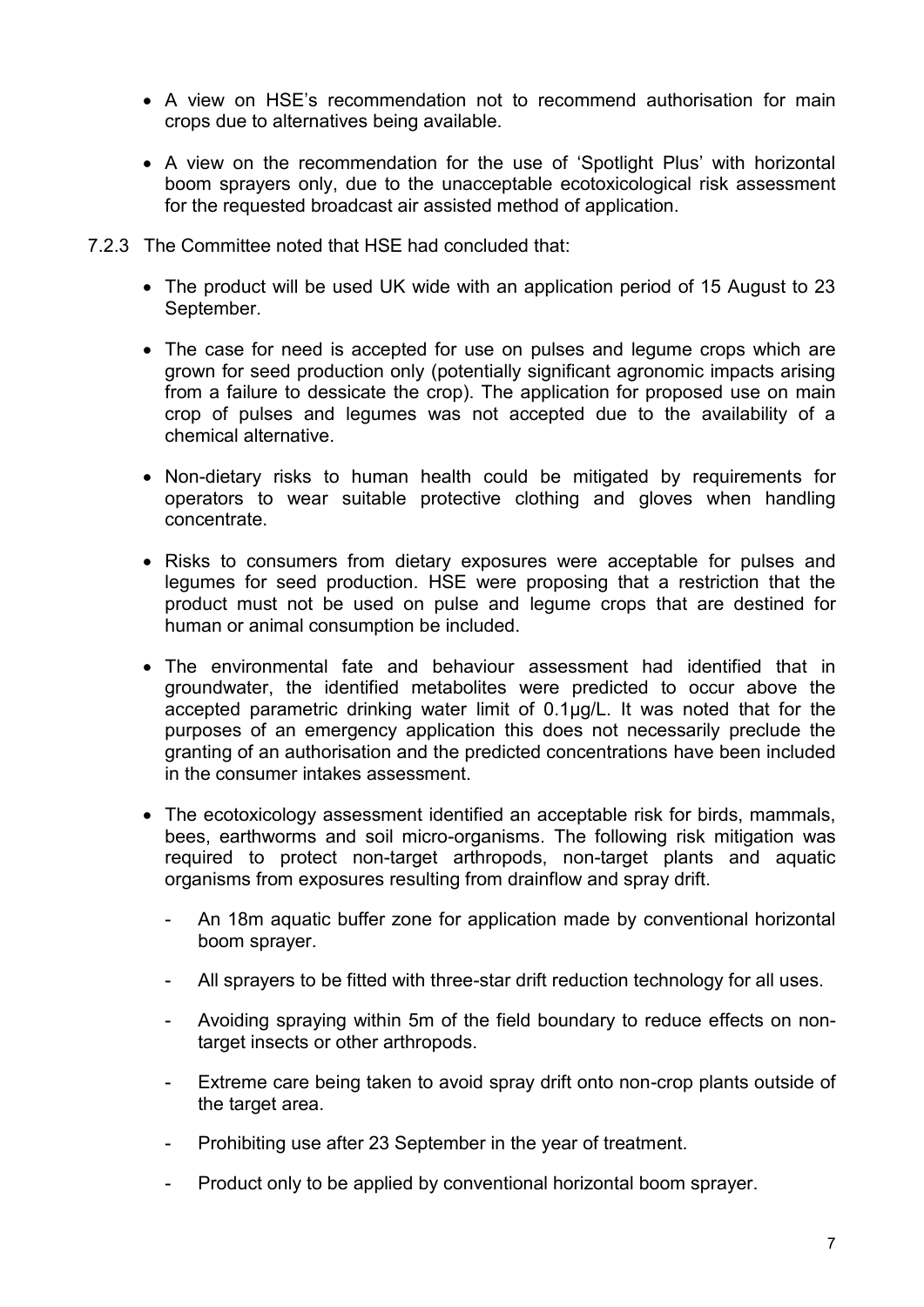7.2.4 It was not possible to assess the risk to soil macro-invertebrates from both the active substance and the ecotoxicologically-relevant metabolite (as existing authorisations for products containing the active substance and datasets were prepared on a regulatory regime that did not assess this protection goal). However, given the relatively small area being treated and the lack of alternatives, HSE considered that a risk management decision could be taken to permit the use.

7.2.5 In consideration of the specific questions asked by HSE:

- Advice on the appropriateness of the risk management decision taken regarding the risk to soil macro-invertebrates.
	- $\Box$  It is not possible to assess the risk to soil macro invertebrates and provide advice because there are no data. ECP is of the view that the presumed risk arising from the use of this chemical is likely to have a lower, and more transient, impact on populations than the known impacts of seed-bed preparation and post-harvest cultivation. This will be a more important driver of any risk to soil macro-invertebrates than the total cropped area. The Committee noted that it had previously supported uses with an incomplete ecotoxicological data set and advised that, on balance in this case, this should not constitute a bar to the granting of an authorisation under Article 53.
- A view on HSE's recommendation not to recommend authorisation for main crops due to alternatives being available.
	- $\Box$  ECP noted that glyphosate was the alternative authorised as a desiccant and that its successful use would necessitate consideration of a greater range of agronomic criteria than for a product containing carfentrazone. The Committee further noted that some Article 53 applications had been supported even though there was an authorised alternative*.*
- A view on the recommendation for the use of 'Spotlight Plus' with horizontal boom sprayers only, due to the unacceptable ecotoxicological risk assessment for the requested broadcast air assisted method of application.
	- $\Box$  ECP accepted the recommendation based on the calculations undertaken by HSE in the risk assessment.

7.2.6 ECP took the view that there was significant uncertainty associated with estimated scale of use in the cropped area (from potentially none to all) given that this would be driven by weather conditions.

7.2.7 The Committee questioned whether an authorisation condition to avoid spraying within a specified distance of a field boundary was the most appropriate terminology to cover all circumstances and would prefer the restriction to be within a specified distance of the crop boundary.

7.2.8 The Committee noted that the withdrawal of authorisations for alternative products containing diquat has been public knowledge for a significant period of time and that the submission of an application for an authorisation relatively close to the proposed period of use had placed HSE and ECP under unnecessary pressure to evaluate the case.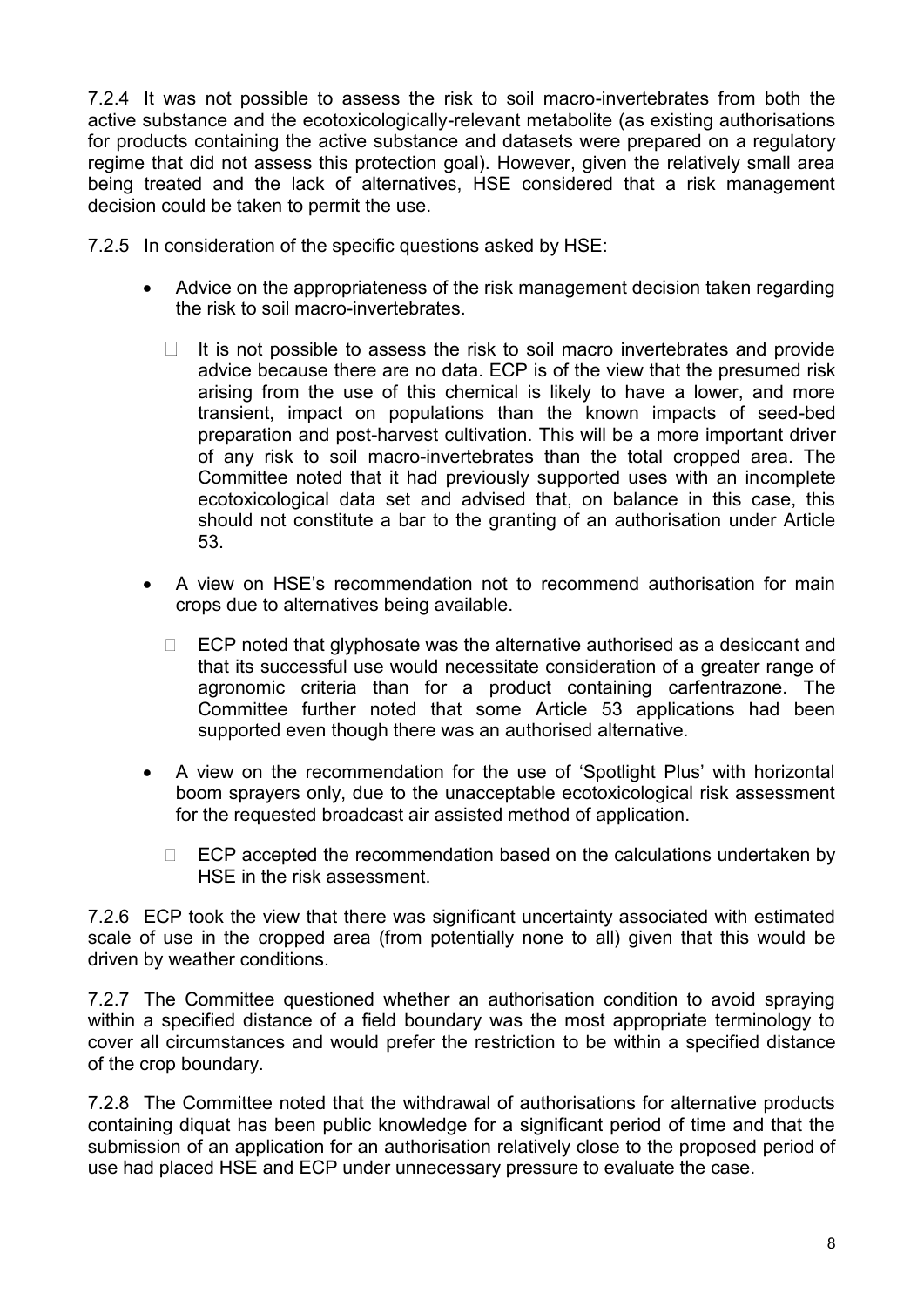7.2.9 The Committee considered that the basis of a suitable case had been presented and that the Government could consider granting an emergency authorisation.

# **Agenda item 8: Approaches to considering emerging research [ECP 7 (37/2020)]**

8.1 HSE presented a paper introducing initial thoughts on the wider review of scientific literature and its relevance to the pesticide regulatory risk assessment process. The paper outlined previous and current arrangements and a number of potential future options.

8.2 Members welcomed the paper and noted that:

- Not all peer-reviewed literature necessarily feeds into the regulatory process, with most academic literature being excluded from industry-submitted peer-reviews.
- It is important that the regulatory authority can access all relevant literature.
- Applicants undertake literature reviews to support approvals, and the current approach could be altered to bring greater focus onto specific areas of regulatory concern.

8.3 Members were asked to have any further comments to the Secretariat by the end of July.

#### **ACTION: Committee Members**

### **Agenda item 9: ECP Open Event 2021**

9.1 Members agreed that an open meeting should be held in 2021. A paper outlining the format of the Meeting will be presented at a future meeting.

### **Agenda item 10: Date of next meeting**

10.1 22 September 2020 – It is likely this meeting will need to be held virtually.

### **Agenda item 11: Any other business**

#### **11.1 First UK authorisation of product containing active substance new to the UK – 'Kenja' [ECP 8 – 8-1 (37/2020)]**

11.1.1 HSE introduced a paper for information relating to an application for the first authorisation in the UK for a product ('Kenja'), containing isofetamid as a fungicide for use on lettuce, spinach, spinach beet and oilseed rape. The Committee noted the authorisation.